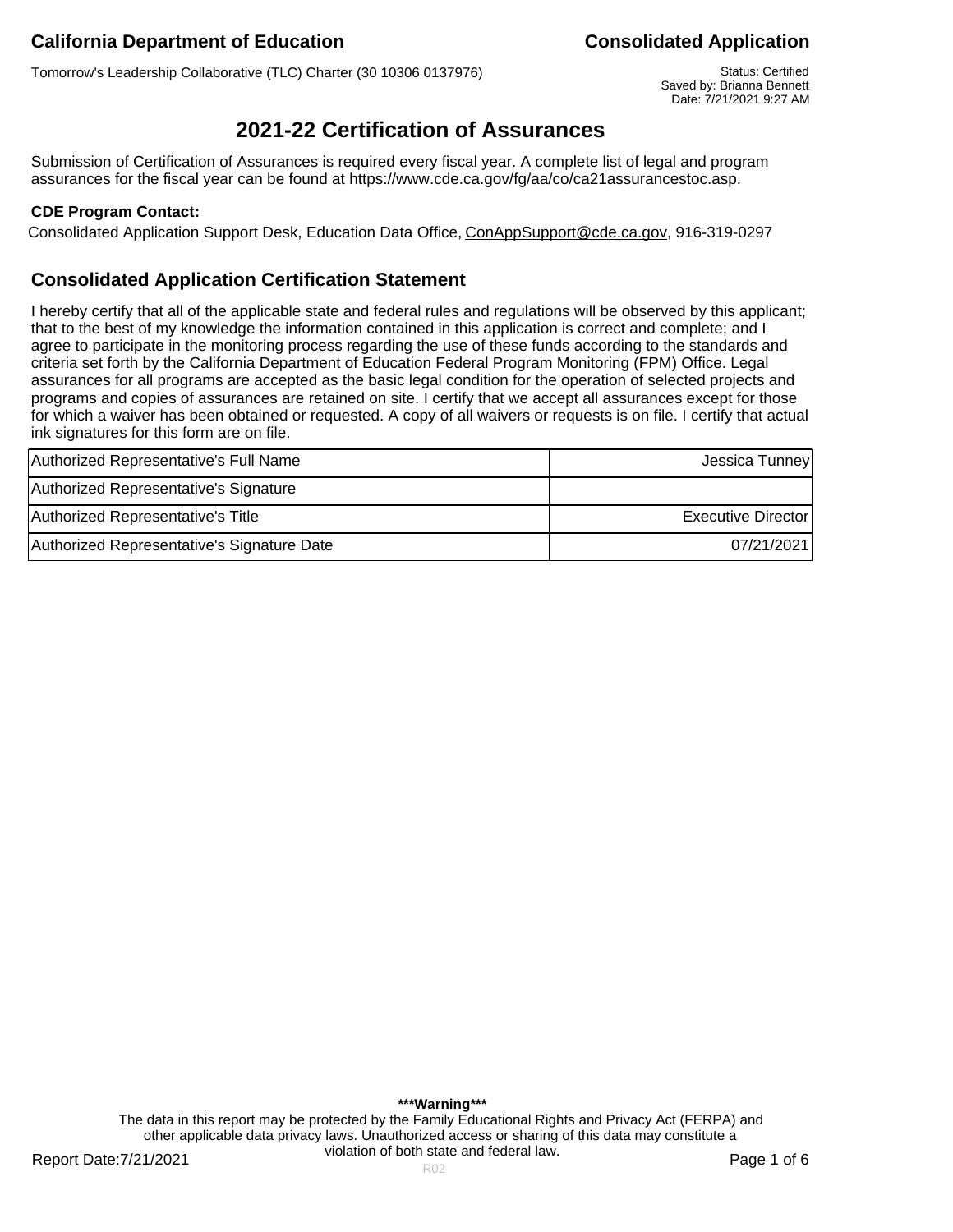Tomorrow's Leadership Collaborative (TLC) Charter (30 10306 0137976) Status: Certified

Saved by: Brianna Bennett Date: 7/21/2021 9:28 AM

# **2021-22 Protected Prayer Certification**

Every Student Succeeds Act (ESSA) Section 8524 specifies federal requirements regarding constitutionally protected prayer in public elementary and secondary schools. This form meets the annual requirement and provides written certification.

### **CDE Program Contact:**

Carrie Lopes, Title I Policy, Program, and Support Office, CLopes@cde.ca.gov, 916-319-0126

## **Protected Prayer Certification Statement**

The local educational agency (LEA) hereby assures and certifies to the California State Board of Education that the LEA has no policy that prevents, or otherwise denies participation in, constitutionally protected prayer in public schools as set forth in the "Guidance on Constitutionally Protected Prayer in Public Elementary and Secondary Schools."

The LEA hereby assures that this page has been printed and contains an ink signature. The ink signature copy shall be made available to the California Department of Education upon request or as part of an audit, a compliance review, or a complaint investigation.

| The authorized representative agrees to the above statement                                                                            | Yesl               |
|----------------------------------------------------------------------------------------------------------------------------------------|--------------------|
| Authorized Representative's Full Name                                                                                                  | Jessica Tunney     |
| Authorized Representative's Title                                                                                                      | Executive Director |
| Authorized Representative's Signature Date                                                                                             | 07/18/2021         |
| <b>Comment</b>                                                                                                                         |                    |
| If the LEA is not able to certify at this time, then an explanation must be<br>provided in the comment field. (Maximum 500 characters) |                    |

**\*\*\*Warning\*\*\*** The data in this report may be protected by the Family Educational Rights and Privacy Act (FERPA) and other applicable data privacy laws. Unauthorized access or sharing of this data may constitute a violation of both state and federal law.

Report Date:7/21/2021 **Page 2 of 6** Report Date:7/21/2021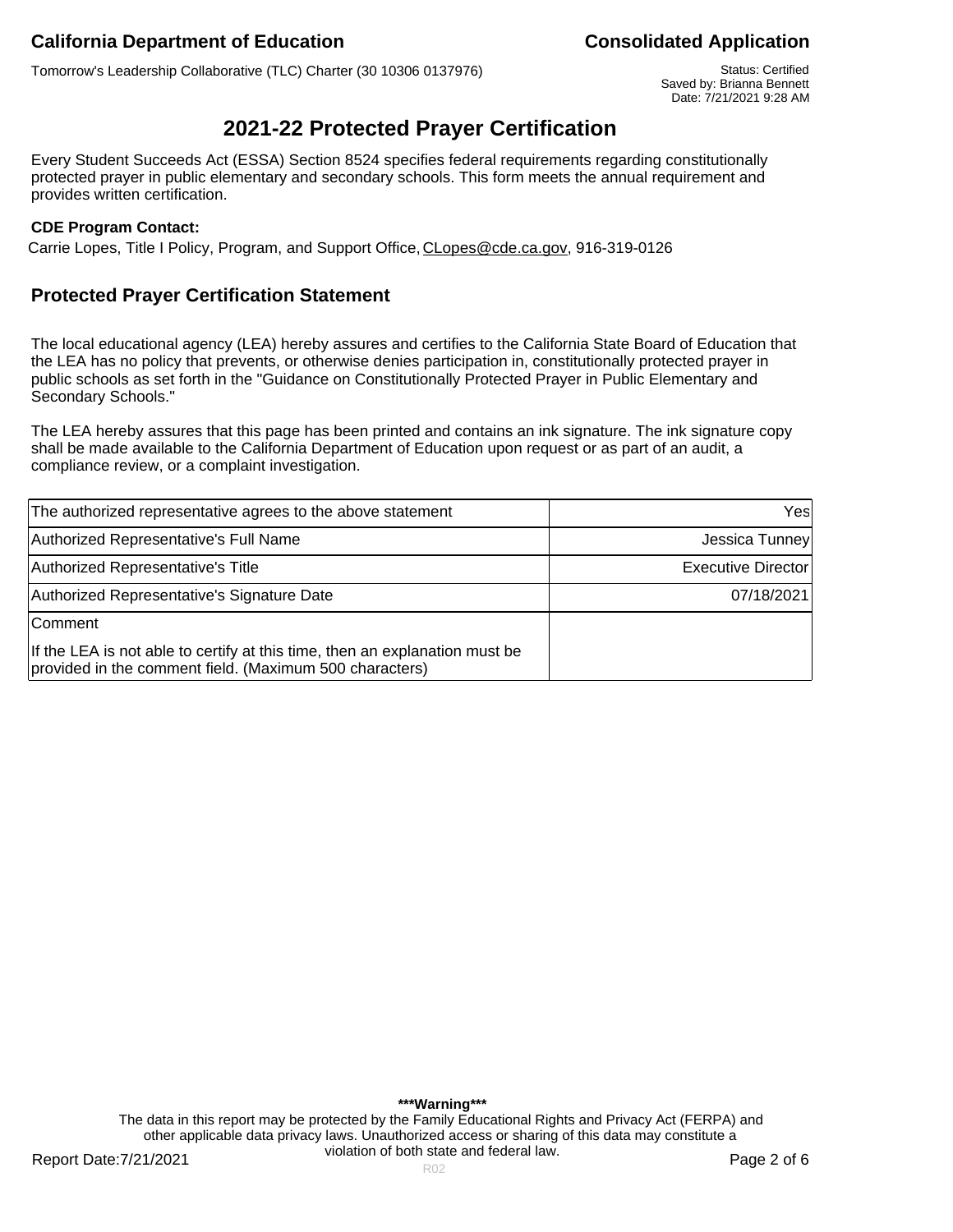Saved by: Brianna Bennett Date: 7/21/2021 9:28 AM

# **2021-22 LCAP Federal Addendum Certification**

### **CDE Program Contact:**

Local Agency Systems Support Office, LCAPAddendum@cde.ca.gov, 916-323-5233

### **Initial Application**

To receive initial funding under the Every Student Succeeds Act (ESSA), a local educational agency (LEA) must have a plan approved by the State Educational Agency on file with the State. Within California, LEAs that apply for ESSA funds for the first time are required to complete the Local Control and Accountability Plan (LCAP), the LCAP Federal Addendum Template (Addendum), and the Consolidated Application (ConApp). The LCAP, in conjunction with the Addendum and the ConApp, serve to meet the requirements of the ESSA LEA Plan.

In order to initially apply for funds, the LEA must certify that the current LCAP has been approved by the local governing board or governing body of the LEA. As part of this certification, the LEA agrees to submit the LCAP Federal Addendum, that has been approved by the local governing board or governing body of the LEA, to the California Department of Education (CDE) and acknowledges that the LEA agrees to work with the CDE to ensure that the Addendum addresses all required provisions of the ESSA programs for which they are applying for federal education funds.

### **Returning Application**

If the LEA certified a prior year LCAP Federal Addendum Certification data collection form in the Consolidated Application and Reporting System, then the LEA may use in this form the same original approval or adoption date used in the prior year form.

| County Office of Education (COE) or District                                                                                                                                                  |                    |
|-----------------------------------------------------------------------------------------------------------------------------------------------------------------------------------------------|--------------------|
| For a COE, enter the original approval date as the day the CDE approved<br>the current LCAP. For a district, enter the original approval date as the day<br>the COE approved the current LCAP |                    |
| <b>Direct Funded Charter</b>                                                                                                                                                                  | 06/15/2021         |
| Enter the adoption date of the current LCAP                                                                                                                                                   |                    |
| Authorized Representative's Full Name                                                                                                                                                         | Jessica Tunney     |
| Authorized Representative's Title                                                                                                                                                             | Executive Director |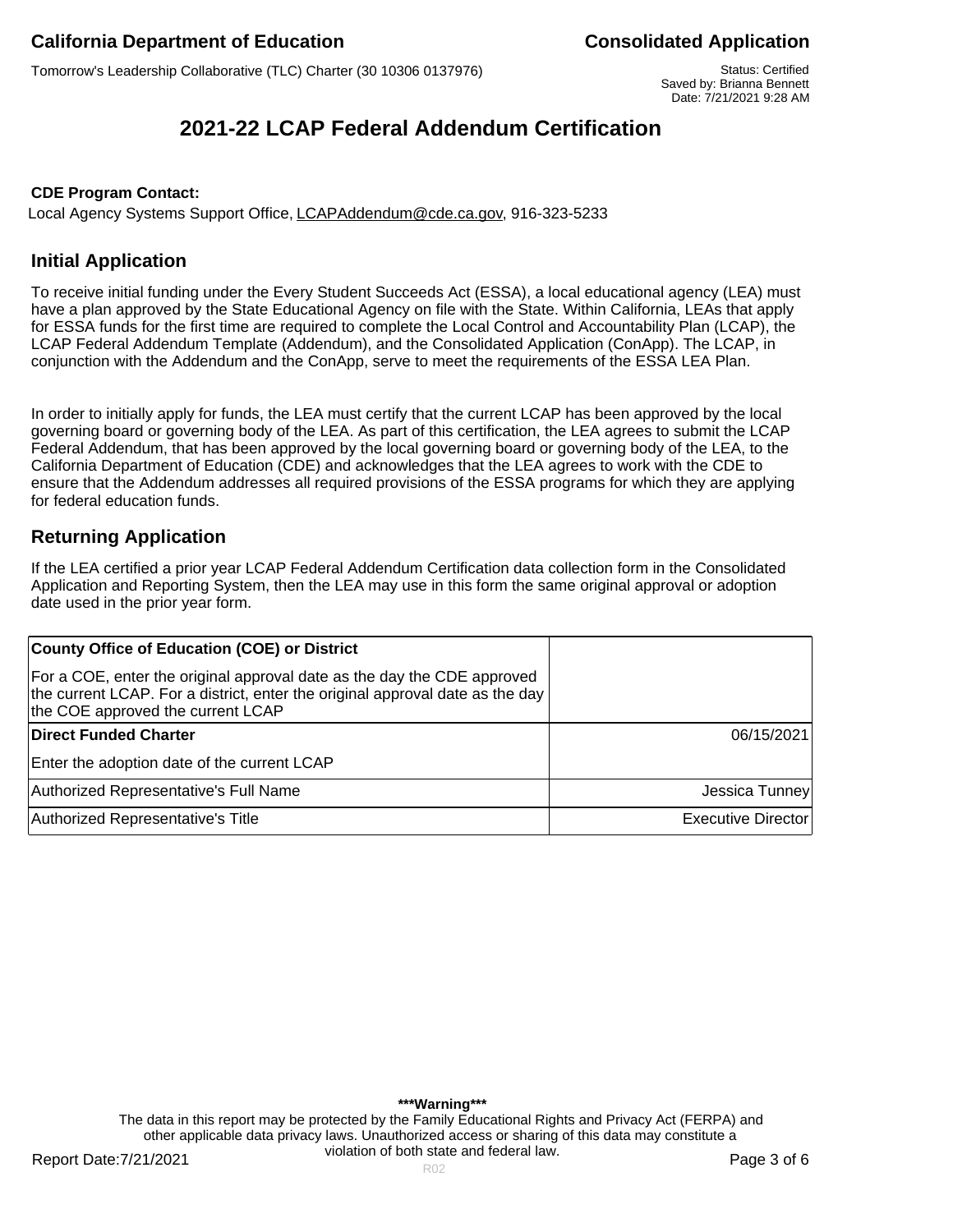Saved by: Brianna Bennett Date: 7/21/2021 9:28 AM

# **2021-22 Application for Funding**

### **CDE Program Contact:**

Consolidated Application Support Desk, Education Data Office, ConAppSupport@cde.ca.gov, 916-319-0297

## **Local Governing Board Approval**

The local educational agency (LEA) is required to review and receive approval of their Application for Funding selections with their local governing board.

| Date of approval by local governing board | 08/17/2021 |
|-------------------------------------------|------------|
|                                           |            |

### **District English Learner Advisory Committee Review**

Per Title 5 of the California Code of Regulations Section 11308, if your LEA has more than 50 English learners, then the LEA must establish a District English Learner Advisory Committee (DELAC) which shall review and advise on the development of the application for funding programs that serve English learners.

| DELAC representative's full name                                                                                                                                                                                                                            | Jessica Tunney |
|-------------------------------------------------------------------------------------------------------------------------------------------------------------------------------------------------------------------------------------------------------------|----------------|
| (non-LEA employee)                                                                                                                                                                                                                                          |                |
| DELAC review date                                                                                                                                                                                                                                           |                |
| Meeting minutes web address                                                                                                                                                                                                                                 |                |
| Please enter the web address of DELAC review meeting minutes (format<br>http://SomeWebsiteName.xxx). If a web address is not available, then the<br>LEA must keep the minutes on file which indicate that the application was<br>reviewed by the committee. |                |
| <b>IDELAC</b> comment                                                                                                                                                                                                                                       | Pending        |
| If an advisory committee refused to review the application, or if DELAC<br>review is not applicable, enter a comment. (Maximum 500 characters)                                                                                                              |                |

## **Application for Categorical Programs**

To receive specific categorical funds for a school year, the LEA must apply for the funds by selecting Yes below. Only the categorical funds that the LEA is eligible to receive are displayed.

| Title I, Part A (Basic Grant)                              | Yesl                   |
|------------------------------------------------------------|------------------------|
| ESSA Sec. 1111 et seq.<br><b>SACS 3010</b>                 |                        |
| <b>Title II, Part A (Supporting Effective Instruction)</b> | Yesl                   |
| ESEA Sec. 2104<br><b>SACS 4035</b>                         |                        |
| <b>Title III English Learner</b>                           | $\overline{N_{\rm O}}$ |
| ESEA Sec. 3102<br><b>SACS 4203</b>                         |                        |
| <b>Title III Immigrant</b>                                 | $\overline{N}$         |
| ESEA Sec. 3102<br><b>SACS 4201</b>                         |                        |

#### **\*\*\*Warning\*\*\***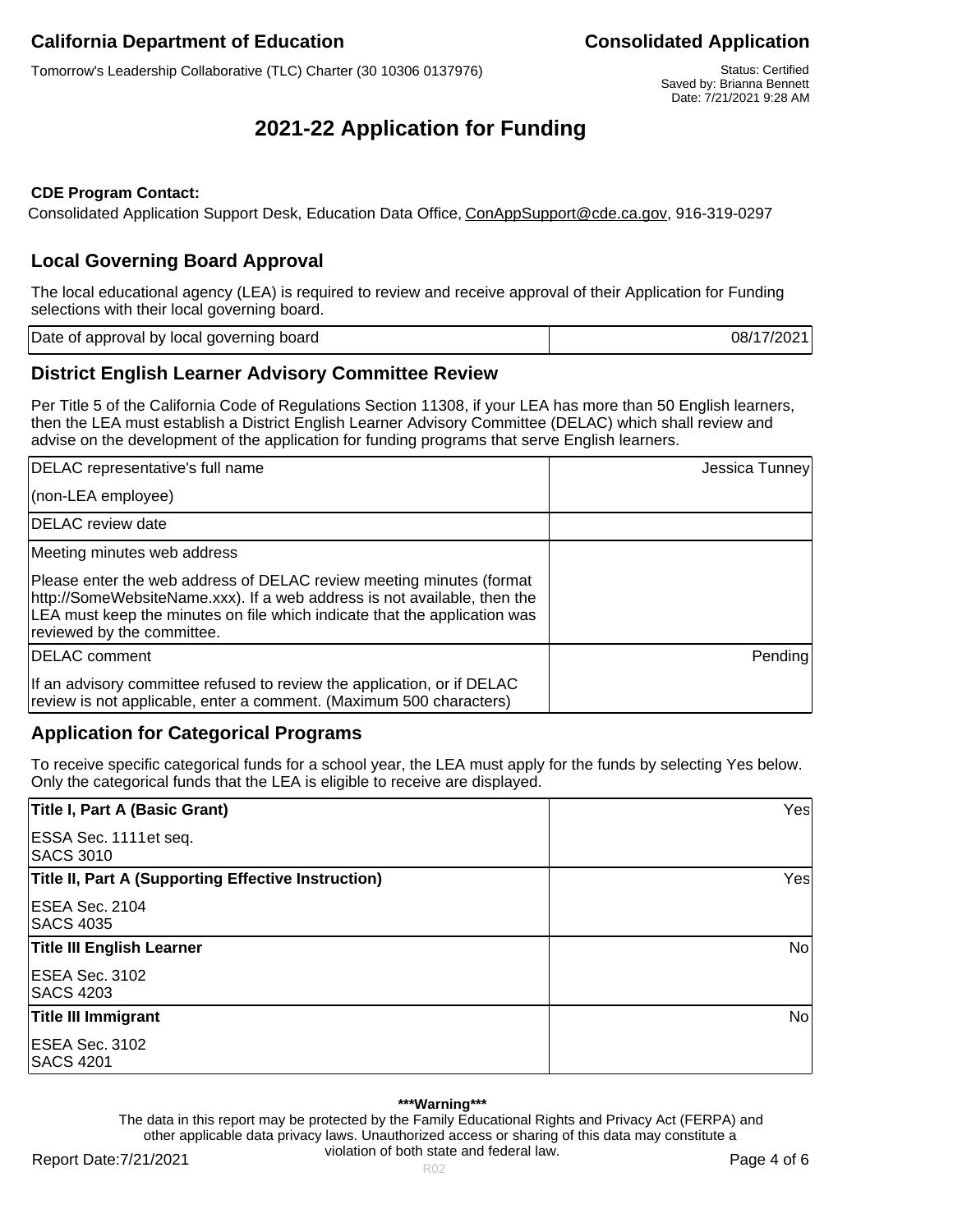Tomorrow's Leadership Collaborative (TLC) Charter (30 10306 0137976) Status: Certified

Saved by: Brianna Bennett Date: 7/21/2021 9:28 AM

# **2021-22 Application for Funding**

### **CDE Program Contact:**

Consolidated Application Support Desk, Education Data Office, ConAppSupport@cde.ca.gov, 916-319-0297

| Title IV, Part A (Student and School Support) | Yes |
|-----------------------------------------------|-----|
| ESSA Sec. 4101<br> SACS 4127                  |     |

**\*\*\*Warning\*\*\*** The data in this report may be protected by the Family Educational Rights and Privacy Act (FERPA) and other applicable data privacy laws. Unauthorized access or sharing of this data may constitute a violation of both state and federal law.

Report Date:7/21/2021 **Page 5 of 6** Report Date:7/21/2021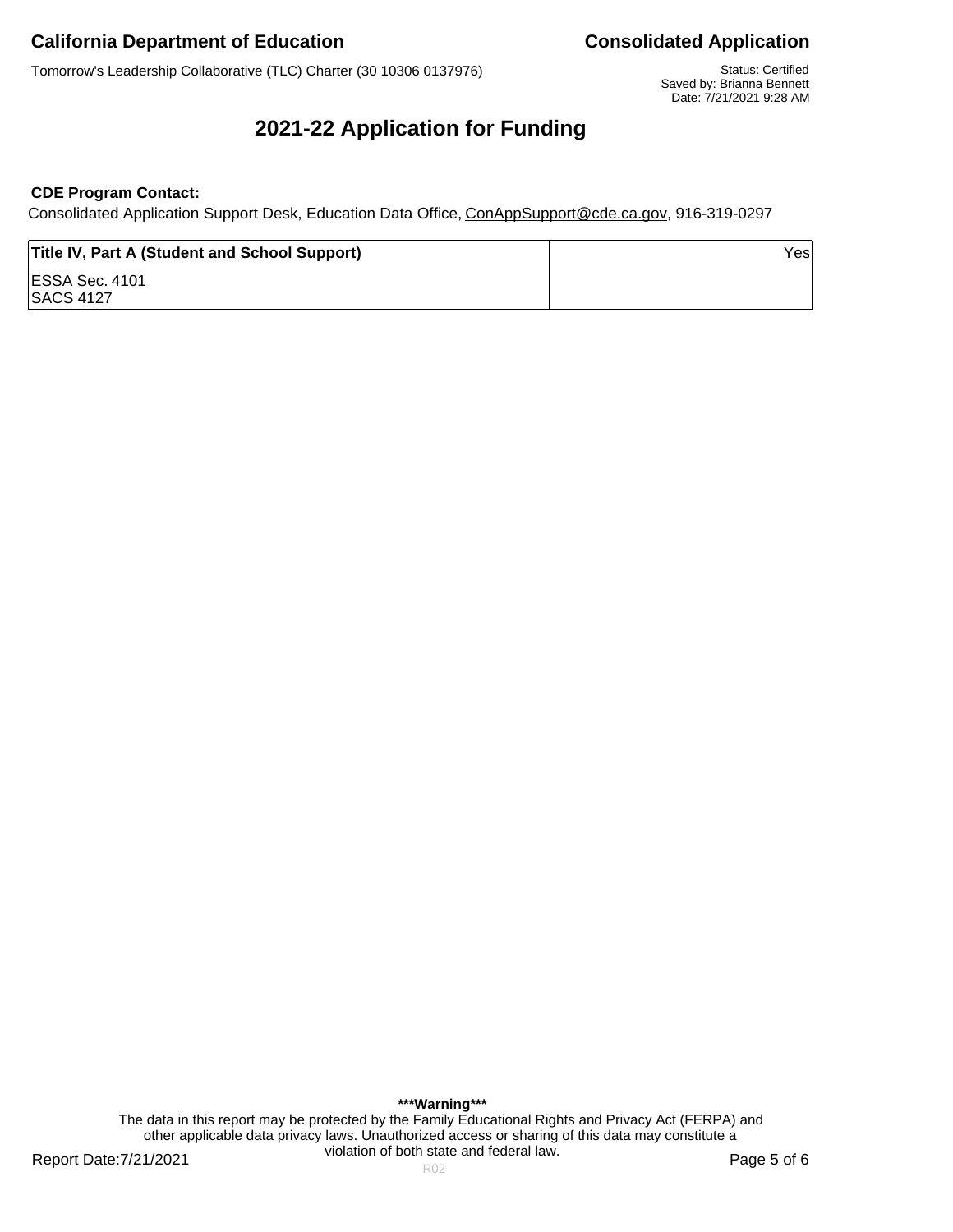# **California Department of Education California Department of Education**

Tomorrow's Leadership Collaborative (TLC) Charter (30 10306 0137976) Status: Certified

Saved by: Brianna Bennett Date: 7/21/2021 9:28 AM

# **2021-22 Substitute System for Time Accounting**

This certification may be used by auditors and by California Department of Education oversight personnel when conducting audits and sub-recipient monitoring of the substitute time-and-effort system. Approval is automatically granted when the local educational agency (LEA) submits and certifies this data collection.

### **CDE Program Contact:**

Hilary Thomson, Fiscal Oversight and Support Office, HThomson@cde.ca.gov, 916-323-0765

The LEA certifies that only eligible employees will participate in the substitute system and that the system used to document employee work schedules includes sufficient controls to ensure that the schedules are accurate.

Detailed information on documenting salaries and wages, including both substitute systems of time accounting, are described in Procedure 905 of the California School Accounting Manual posted on the web at https://www.cde.ca.gov/fg/ac/sa/.

| 2021-22 Request for authorization                                                                                                                                 | Nol |
|-------------------------------------------------------------------------------------------------------------------------------------------------------------------|-----|
| LEA certifies that the following is a full disclosure of any known<br>deficiencies with the substitute system or known challenges with<br>implementing the system |     |
| (Maximum 500 characters)                                                                                                                                          |     |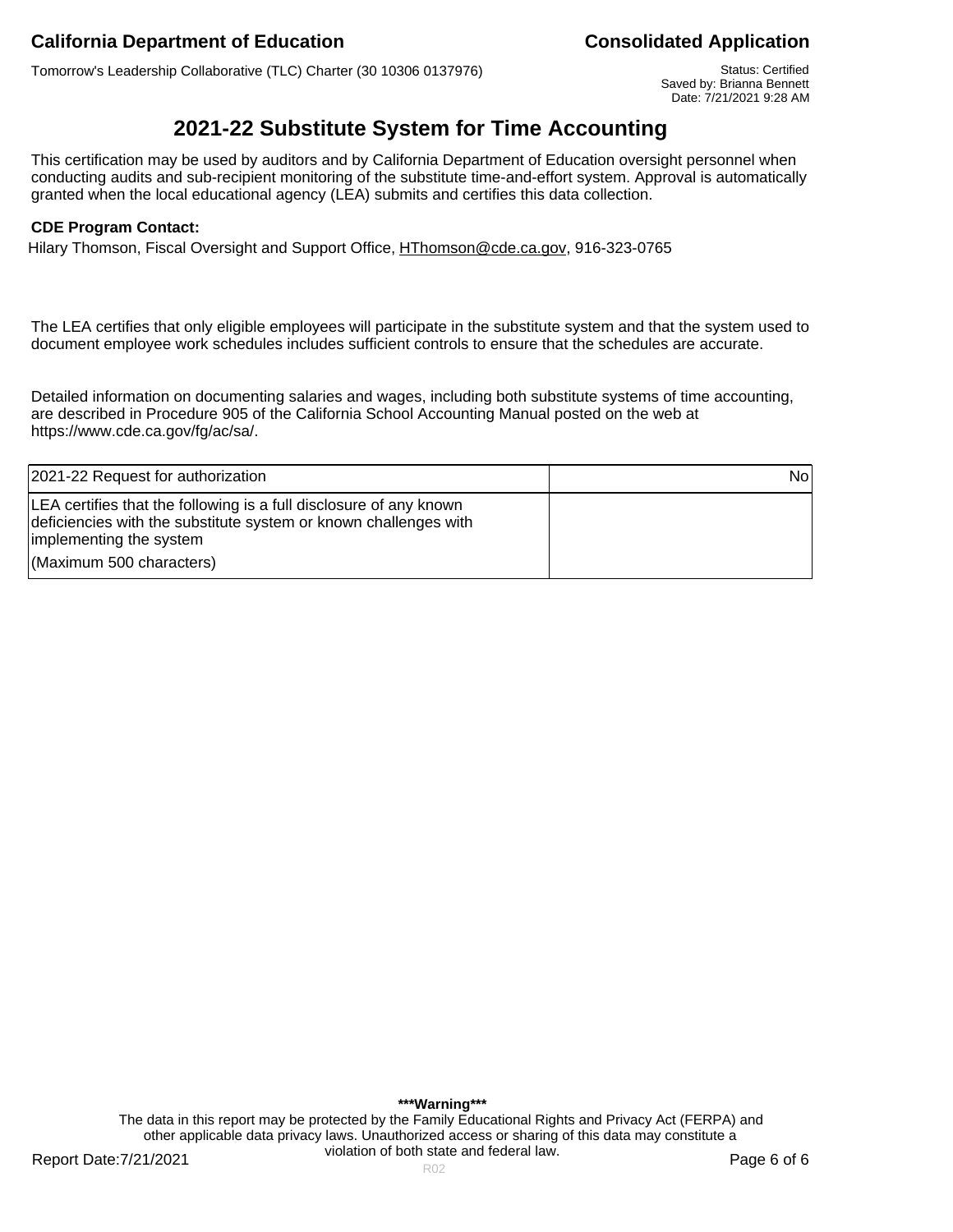Saved by: Brianna Bennett Date: 7/21/2021 9:28 AM

# **2020-21 Title II, Part A Fiscal Year Expenditure Report, 12 Months**

A report of year-to-date expenditures and encumbrances by activity. Activity period covered is July 1, 2020 through June 30, 2021.

### **CDE Program Contact:**

Arianna Bobadilla (Fiscal), Division Support Office, ABobadilla@cde.ca.gov, 916-319-0208 Lisa Fassett (Program), Standards Implementation Support Office, LFassett@cde.ca.gov, 916-323-4963

| 2020-21 Title II, Part A allocation | \$5,104    |
|-------------------------------------|------------|
| Transferred-in amount               | <b>SOI</b> |
| Transferred-out amount              | \$OI       |
| 2020-21 Total allocation            | \$5,104    |

### **Professional Development Expenditures**

| Professional development for teachers           | \$5,104 |
|-------------------------------------------------|---------|
| Professional development for administrators     |         |
| All other professional development expenditures |         |

### **Recruitment, Training, and Retention Expenditures**

| Recruitment activities                                      |  |
|-------------------------------------------------------------|--|
| Training activities                                         |  |
| <b>Retention activities</b>                                 |  |
| All other recruitment, training, and retention expenditures |  |

#### **Miscellaneous Expenditures**

| Class size reduction                              |         |
|---------------------------------------------------|---------|
| Administrative and indirect costs                 |         |
| Equitable services for nonprofit private schools  |         |
| All other allowable expenditures and encumbrances |         |
| Total expenditures and encumbrances               | \$5,104 |
| 2020-21 Unspent funds                             | \$0     |

**\*\*\*Warning\*\*\*** The data in this report may be protected by the Family Educational Rights and Privacy Act (FERPA) and other applicable data privacy laws. Unauthorized access or sharing of this data may constitute a violation of both state and federal law.

Report Date:7/21/2021 **Page 1 of 3** Report Date:7/21/2021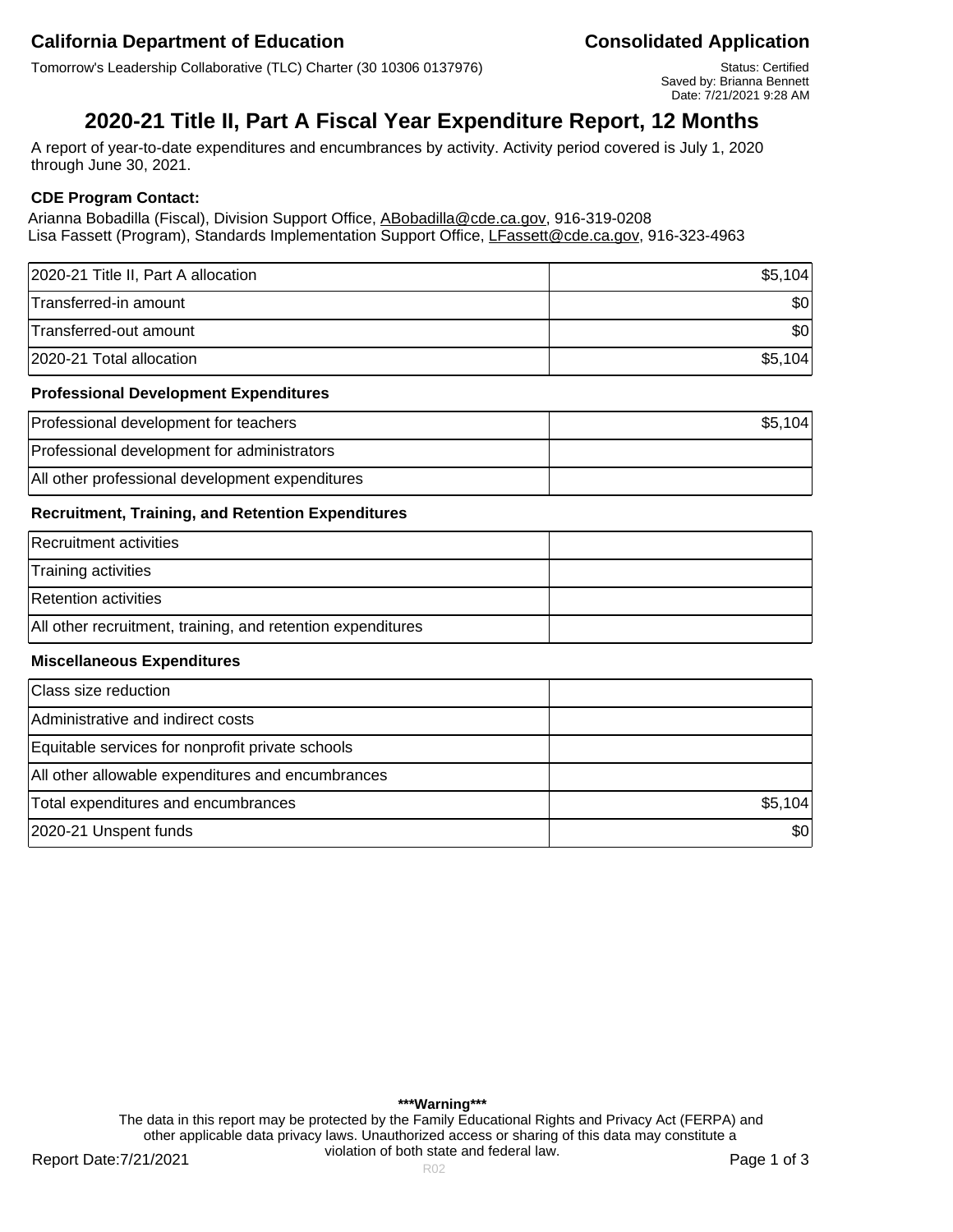Tomorrow's Leadership Collaborative (TLC) Charter (30 10306 0137976) Status: Certified

Saved by: Brianna Bennett Date: 7/21/2021 9:28 AM

# **2020-21 Homeless Education Policy, Requirements, and Implementation**

The purpose of this data collection is to meet federal requirements specified in 42 United States Code 11431 et seq. (Education for Homeless Children and Youths Act) and some federal requirements in Title I, Part A of the Elementary and Secondary Education Act (ESEA). This collection includes monitoring local educational agencies (LEAs) and their compliance with key provisions of the Education for Homeless Children and Youths Act including the collection of contact information for each required designated LEA's homeless liaison.

#### **CDE Program Contact:**

Leanne Wheeler, Integrated Student Support and Programs Office, LWheeler@cde.ca.gov, 916-319-0383 Karmina Barrales, Integrated Student Support and Programs Office, KBarrales@cde.ca.gov , 916-327-9692

### **Homeless Education Certification**

The LEA hereby assures that the LEA has met the following requirements:

1. Designated a staff person as the liaison for homeless children and youths;

2. Developed a written policy that supports the enrollment and retention of homeless children and youths in schools of the LEA which:

a) Includes policies and practices to ensure that homeless children and youths are not stigmatized or segregated on the basis of their status as homeless;

b) Includes a dispute resolution process;

c) Ensures that transportation is provided for a homeless child or youth to and from the school of origin if requested by the parent, guardian or homeless liaison;

3. Disseminated public notice of the educational rights of homeless children and youths where such children and youths receive services under the provisions of the Education for Homeless Children and Youths Act.

### **Homeless Liaison Contact Information**

| Homeless liaison first name                                                                                                 | Shelly                      |
|-----------------------------------------------------------------------------------------------------------------------------|-----------------------------|
| Homeless liaison last name                                                                                                  | Lopez                       |
| Homeless liaison title                                                                                                      | Assistant Principal         |
| Homeless liaison email address                                                                                              | shelly.lopez@tlccharter.org |
| $ $ (Format: abc@xyz.zyx)                                                                                                   |                             |
| Homeless liaison telephone number                                                                                           | 657-284-5228                |
| (Format: 999-999-9999)                                                                                                      |                             |
| Homeless liaison telephone extension                                                                                        |                             |
| Enter the full-time equivalent (FTE) for all personnel directly responsible<br>for the implementation of homeless education | 0.01                        |
| $ $ (Format: 0.00)                                                                                                          |                             |

### **Homeless Liaison Training Information**

#### **\*\*\*Warning\*\*\***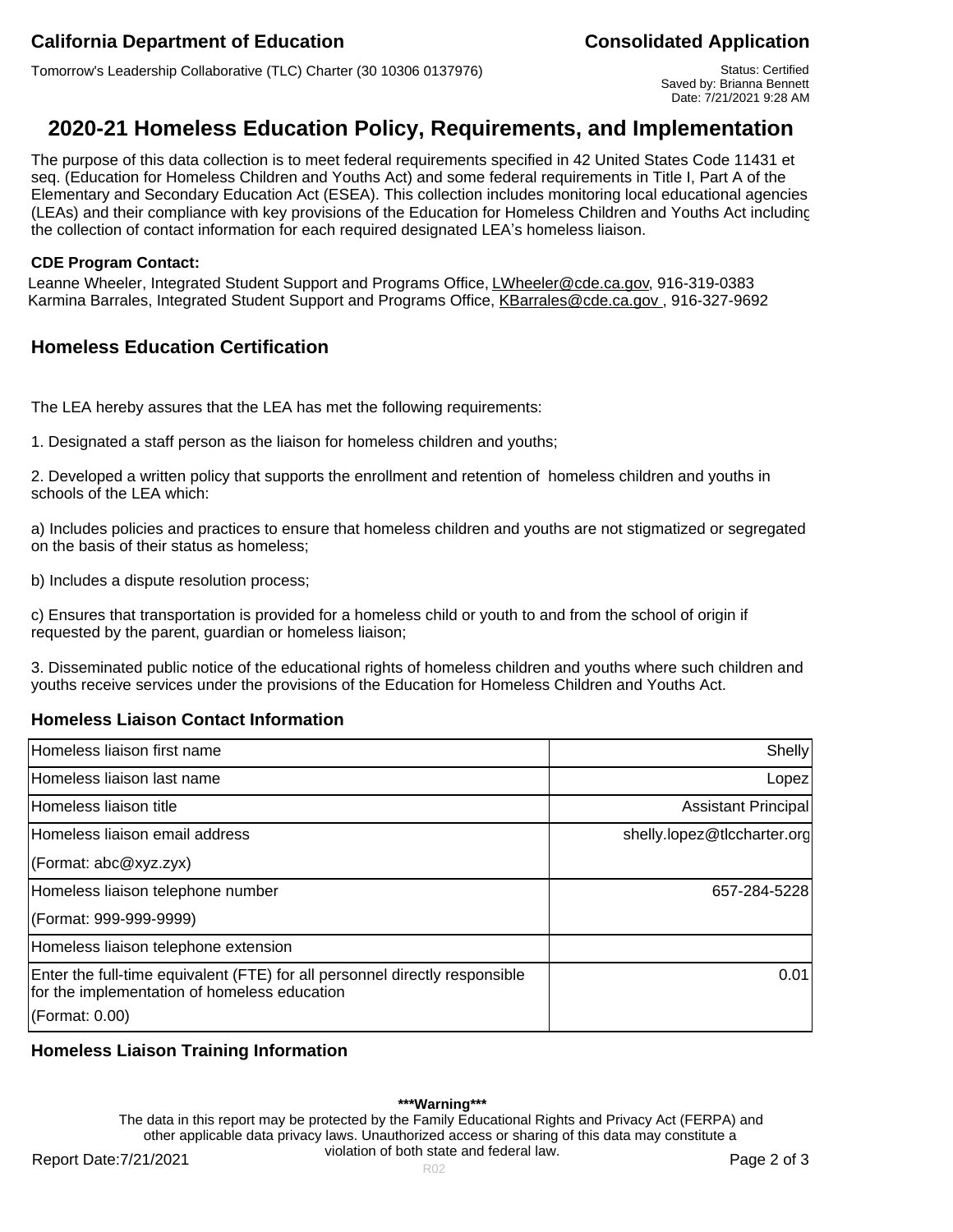Saved by: Brianna Bennett Date: 7/21/2021 9:28 AM

# **2020-21 Homeless Education Policy, Requirements, and Implementation**

The purpose of this data collection is to meet federal requirements specified in 42 United States Code 11431 et seq. (Education for Homeless Children and Youths Act) and some federal requirements in Title I, Part A of the Elementary and Secondary Education Act (ESEA). This collection includes monitoring local educational agencies (LEAs) and their compliance with key provisions of the Education for Homeless Children and Youths Act including the collection of contact information for each required designated LEA's homeless liaison.

### **CDE Program Contact:**

Leanne Wheeler, Integrated Student Support and Programs Office, LWheeler@cde.ca.gov, 916-319-0383 Karmina Barrales, Integrated Student Support and Programs Office, KBarrales@cde.ca.gov , 916-327-9692

| Has the homeless liaison attended and/or participated in a homeless<br>education liaison training within the last two years | No <sup>l</sup> |
|-----------------------------------------------------------------------------------------------------------------------------|-----------------|
| Has the homeless liaison provided training to the following personnel:                                                      |                 |
| Principals and other school leaders                                                                                         | No <sup>l</sup> |
| Attendance officers and registrars                                                                                          | No              |
| Teachers and instructional assistants                                                                                       | No              |
| School counselors                                                                                                           | No              |

### **Homeless Education Policy and Requirements**

| Does the LEA have a written homeless education policy                                                     | Yesl       |
|-----------------------------------------------------------------------------------------------------------|------------|
| No policy comment                                                                                         |            |
| Provide an explanation why the LEA does not have a homeless education<br>policy. (Maximum 500 characters) |            |
| Date LEA's board approved the homeless education policy                                                   | 06/17/2019 |
| Does the LEA meet the above federal requirements                                                          | Yes        |
| Compliance comment                                                                                        |            |
| Provide an explanation why the LEA does not comply with federal<br>requirements. (Maximum 500 characters) |            |

## **Title I, Part A Homeless Expenditures**

| 2020-21 Title I, Part A LEA allocation                                                                                                  | \$37,048                                            |
|-----------------------------------------------------------------------------------------------------------------------------------------|-----------------------------------------------------|
| 2020-21 Title I, Part A direct or indirect services to homeless children<br>reservation                                                 | \$128                                               |
| Amount of 2020-21 Title I, Part A funds expended or encumbered for direct<br>or indirect services to homeless children                  | \$0                                                 |
| Homeless services provided                                                                                                              | Not Applicable                                      |
| (Maximum 500 characters)                                                                                                                |                                                     |
| No expenditures or encumbrances comment                                                                                                 | No students classified as homeless<br>at the school |
| Provide an explanation why there are no Title I, Part A expenditures or<br>encumbrances for homeless services. (Maximum 500 characters) |                                                     |

#### **\*\*\*Warning\*\*\***